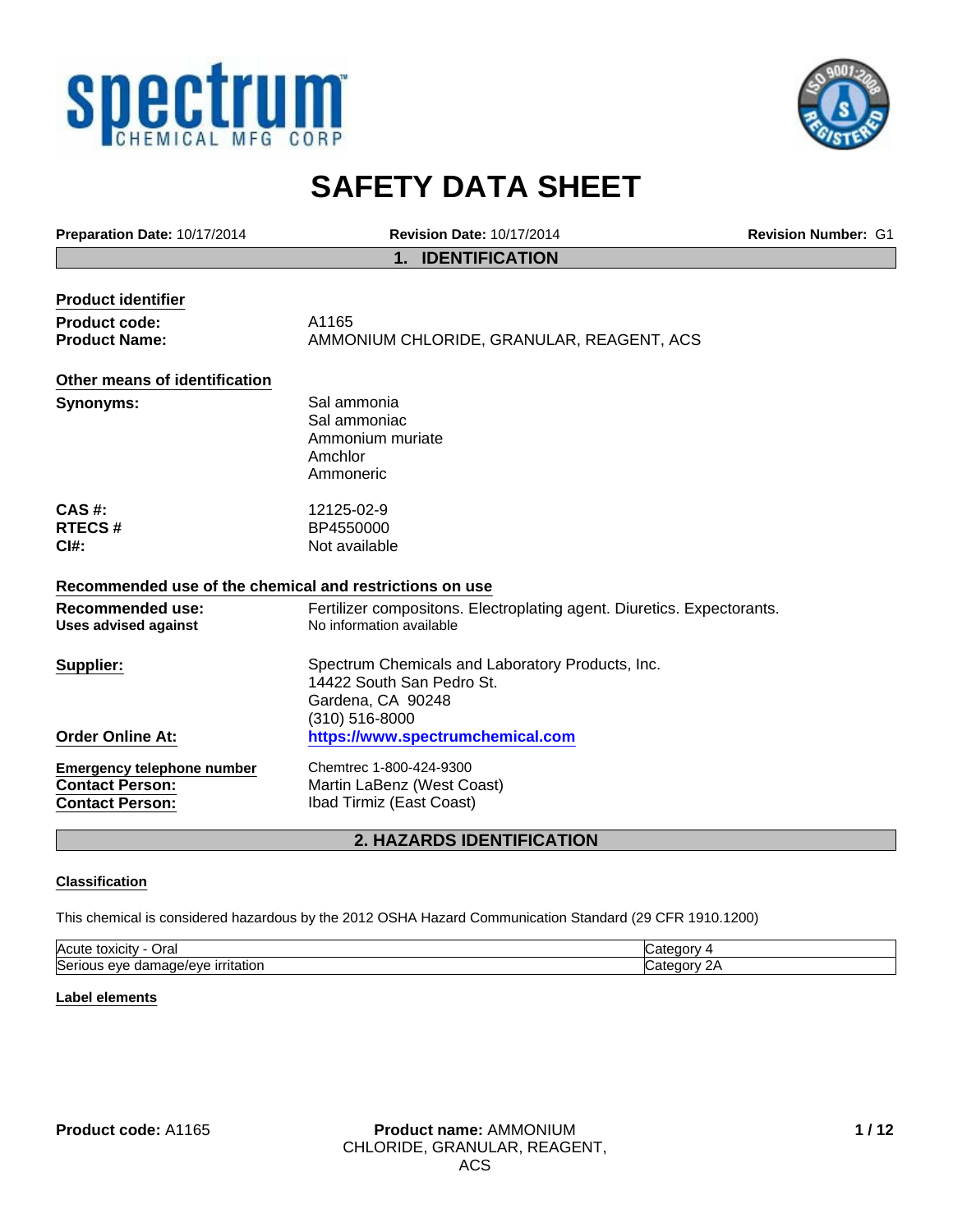#### **Warning**

**Hazard statements** Harmful if swallowed Causes serious eye irritation



**Hazards not otherwise classified (HNOC)** Not Applicable

**Other hazards** Causes mild skin irritation

#### **Precautionary Statements - Prevention**

Wash face, hands and any exposed skin thoroughly after handling Do not eat, drink or smoke when using this product Wear eye/face protection

IF IN EYES: Rinse cautiously with water for several minutes. Remove contact lenses, if present and easy to do. Continue rinsing. If eye irritation persists: Get medical advice/attention. IF SWALLOWED: Call a POISON CENTER or doctor/physician if you feel unwell Rinse mouth

#### **Precautionary Statements - Disposal**

Dispose of contents/container to an approved waste disposal plant

# **3. COMPOSITION/INFORMATION ON INGREDIENTS**

| Components                         | CAS-No.    | Weight % | Trade Secret |
|------------------------------------|------------|----------|--------------|
| Chloride<br>Ammonium<br>12125-02-9 | 12125-02-9 | 100      |              |

# **4. FIRST AID MEASURES**

| <b>First aid measures</b> |                                                                                                                                                                                                                                                                                         |
|---------------------------|-----------------------------------------------------------------------------------------------------------------------------------------------------------------------------------------------------------------------------------------------------------------------------------------|
| <b>General Advice:</b>    | Poison information centres in each State capital city can provide additional<br>assistance for scheduled poisons (13 1126). First aider needs to protect himself.<br>Ensure that medical personnel are aware of the material(s) involved and take<br>precautions to protect themselves. |
| <b>Skin Contact:</b>      | Wash off immediately with soap and plenty of water removing all contaminated clothes and<br>shoes. Get medical attention if irritation develops. If skin irritation persists, call a physician.                                                                                         |
| <b>Eve Contact:</b>       | Flush eye with water for 15 minutes. Get medical attention.                                                                                                                                                                                                                             |
| Inhalation:               | Move to fresh air. If not breathing, give artificial respiration. If breathing is difficult, give oxygen.<br>Get medical attention.                                                                                                                                                     |
|                           |                                                                                                                                                                                                                                                                                         |

| <b>Product code: A1165</b> | <b>Product name: AMMONIUM</b> |
|----------------------------|-------------------------------|
|                            | CHLORIDE, GRANULAR, REAGENT.  |
|                            | ACS                           |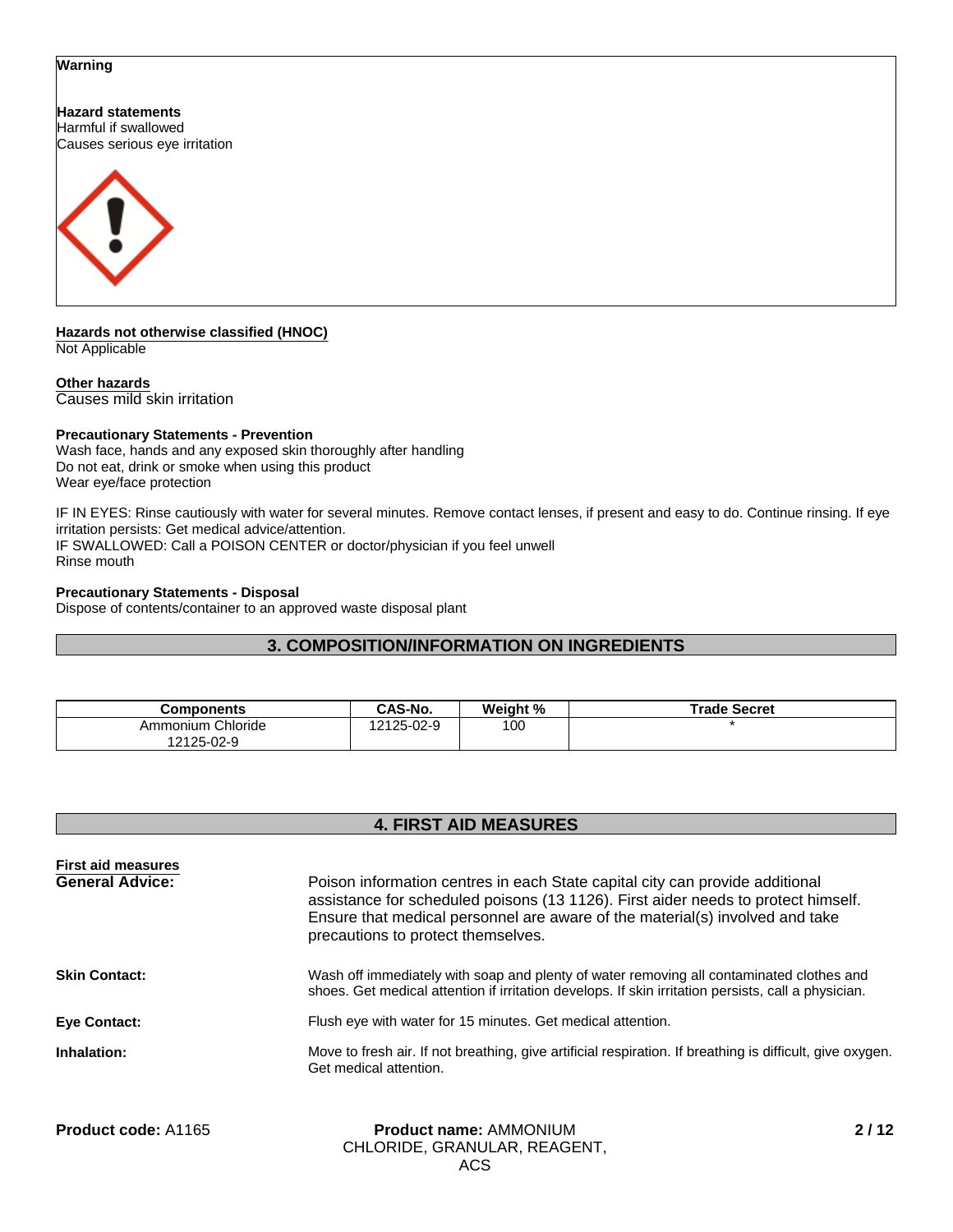**Ingestion:** Do not induce vomiting without medical advice. Never give anything by mouth to an unconscious person. Obtain medical attention.

#### **Most important symptoms and effects, both acute and delayed**

**Symptoms** Irritating to eyes. May cause skin irritation. May cause digestive (gastrointestinal) tract irritation. May cause nausea and vomiting. May cause metabolic acidosis. Central nervous system effects. May cause cardiovascular effects. May affect respiration. May affect the urinary system. It may affect the kidneys.

# **Indication of any immediate medical attention and special treatment needed**

**Notes to Physician:** 

#### **Protection of first-aiders**

First-Aid Providers: Avoid exposure to blood or body fluids. Wear gloves and other necessary protective clothing. Dispose of contaminated clothing and equipment as bio-hazardous waste

# **5. FIRE-FIGHTING MEASURES**

# **Extinguishing Media**

| <b>Suitable Extinguishing Media:</b>                  | The product is not flammable. If it is involved in a fire,<br>extinguish the fire using an agent suitable for the type of<br>surrounding fire. |
|-------------------------------------------------------|------------------------------------------------------------------------------------------------------------------------------------------------|
| <b>Unsuitable Extinguishing Media:</b>                | No information available.                                                                                                                      |
| Specific hazards arising from the chemical            |                                                                                                                                                |
| <b>Hazardous Combustion Products:</b>                 | Nitrogen oxides, ammonia, hydrogen chloride gas                                                                                                |
| <b>Specific hazards:</b>                              | The substance itself does not burn, but may deompose upon<br>heating                                                                           |
| <b>Special Protective Actions for Firefighters</b>    |                                                                                                                                                |
| <b>Specific Methods:</b>                              | No information available.                                                                                                                      |
| <b>Special Protective Equipment for Firefighters:</b> | As in any fire, wear self-contained breathing apparatus<br>pressure-demand, MSHA/NIOSH (approved or equivalent)<br>and full protective gear    |

# **6. ACCIDENTAL RELEASE MEASURES**

#### **Personal precautions, protective equipment and emergency procedures**

**Personal Precautions:** Ensure adequate ventilation. Avoid contact with skin, eyes and clothing. Use personal protective equipment. Avoid dust formation. **Environmental precautions** Prevent further leakage or spillage if safe to do so. Do not let product enter drains.

# Do not let this chemical enter the environment. Prevent entry into waterways, sewers.

# **Methods and material for containment and cleaning up**

| <b>Methods for containment</b> | Stop leak if you can do it without risk. Cover with plastic sheet to prevent spreading.                                   |
|--------------------------------|---------------------------------------------------------------------------------------------------------------------------|
| Methods for cleaning up        | Sweep up and shovel into suitable containers for disposal. Avoid creating dust. Clean<br>contaminated surface thoroughly. |

# **7. HANDLING AND STORAGE**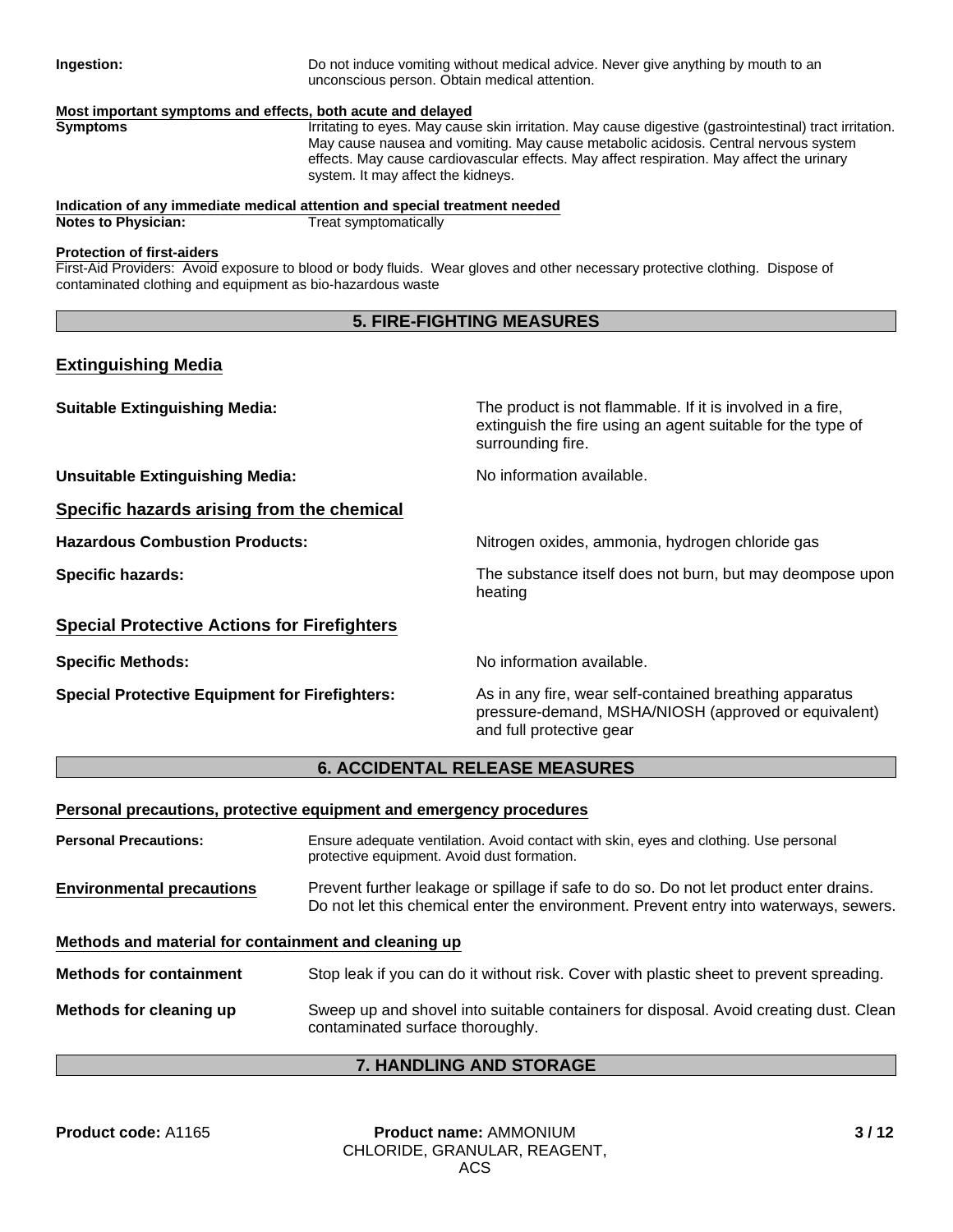# **7. HANDLING AND STORAGE**

#### **Precautions for safe handling**

#### **Technical Measures/Precautions:**

Provide sufficient air exchange and/or exhaust in work rooms. Avoid dust formation. Keep away from incompatible materials.

#### **Safe Handling Advice:**

Wear personal protective equipment. Avoid contact with skin, eyes and clothing. Avoid dust formation. Do not ingest. Do not breathe vapours/dust. Keep away from heat and sources of ignition. Handle in accordance with good industrial hygiene and safety practice.

#### **Conditions for safe storage, including any incompatibilities**

#### **Technical Measures/Storage Conditions:**

Hygroscopic. Keep container tightly closed in a dry and well-ventilated place. Store at room temperature in the original container. Store away from incompatible materials.

#### **Incompatible Materials:**

Acids. Oxidizing agents. Alkalis.

# **8. EXPOSURE CONTROLS/PERSONAL PROTECTION**

#### **Control parameters**

#### **National occupational exposure limits**

#### **United States**

| Components                      | <b>OSHA</b> | <b>NIOSH</b>                                              | <b>ACGIH</b>                            | <b>AIHA WHEEL</b> |
|---------------------------------|-------------|-----------------------------------------------------------|-----------------------------------------|-------------------|
|                                 | None        | `TWA<br>$10 \text{ ma/m}^3$                               | STEL fume<br>$20 \text{ ma/m}^3$        | None              |
| 12125-02-9<br>Ammonium Chloride |             | <b>STEI</b><br><b>20</b><br>, ma/m <sup>3</sup><br>∟∟ ا ت | <b>TWA</b><br>$10 \text{ ma/m}$<br>fume |                   |

#### **Canada**

| Components                     | Alberta                                         | <b>British Columbia</b>               | Ontario              | Quebec                          |
|--------------------------------|-------------------------------------------------|---------------------------------------|----------------------|---------------------------------|
|                                | <sup>3</sup> TWA<br>$10 \text{ ma/m}$ °<br>fume | <sup>3</sup> TWA fume<br>10 ma/m $^3$ | 10 mg/m $3$ TWA fume | 10 mg/m <sup>3</sup> TWAEV fume |
| Ammonium Chloride - 12125-02-9 | 20 mg/m <sup>3</sup> STEL fume                  | 20 ma/m <sup>3</sup> STEL<br>fume     |                      | 20 mg/m <sup>3</sup> STEV fume  |

#### **Australia and Mexico**

| Components        | Australia                                                   | <b>Mexico</b>                                      |
|-------------------|-------------------------------------------------------------|----------------------------------------------------|
| Ammonium Chloride | $CT^{\prime}$<br>nn.<br>J ma/m <sup>3</sup><br>SIEL<br>∠∪ ⊓ | ` TWA<br>$\sim$<br>$10 \text{ ma/m}^3$             |
| 12125-02-9        | `TWA<br>.∪ mɑ/m <sup>.∗</sup>                               | $\sim$ $\sim$ $\sim$<br>$20 \text{ ma/m}^3$<br>--- |

#### **Appropriate engineering controls**

**Engineering measures to reduce exposure:** Ensure adequate ventilation. Use process enclosures, local exhaust ventilation, or other engineering controls to keep airborne levels below recommended exposure limits. If user operations generate dust, fume or mist, use ventilation to keep exposure to airborne contaminants below the exposure limit.

#### **Individual protection measures, such as personal protective equipment**

#### **Personal Protective Equipment**

**Eye protection:** Goggles.

#### **Skin and body protection:** Long sleeved clothing. Chemical resistant apron. Gloves.

#### **Product name:** AMMONIUM **Product code:** A1165 **4 / 12**CHLORIDE, GRANULAR, REAGENT, ACS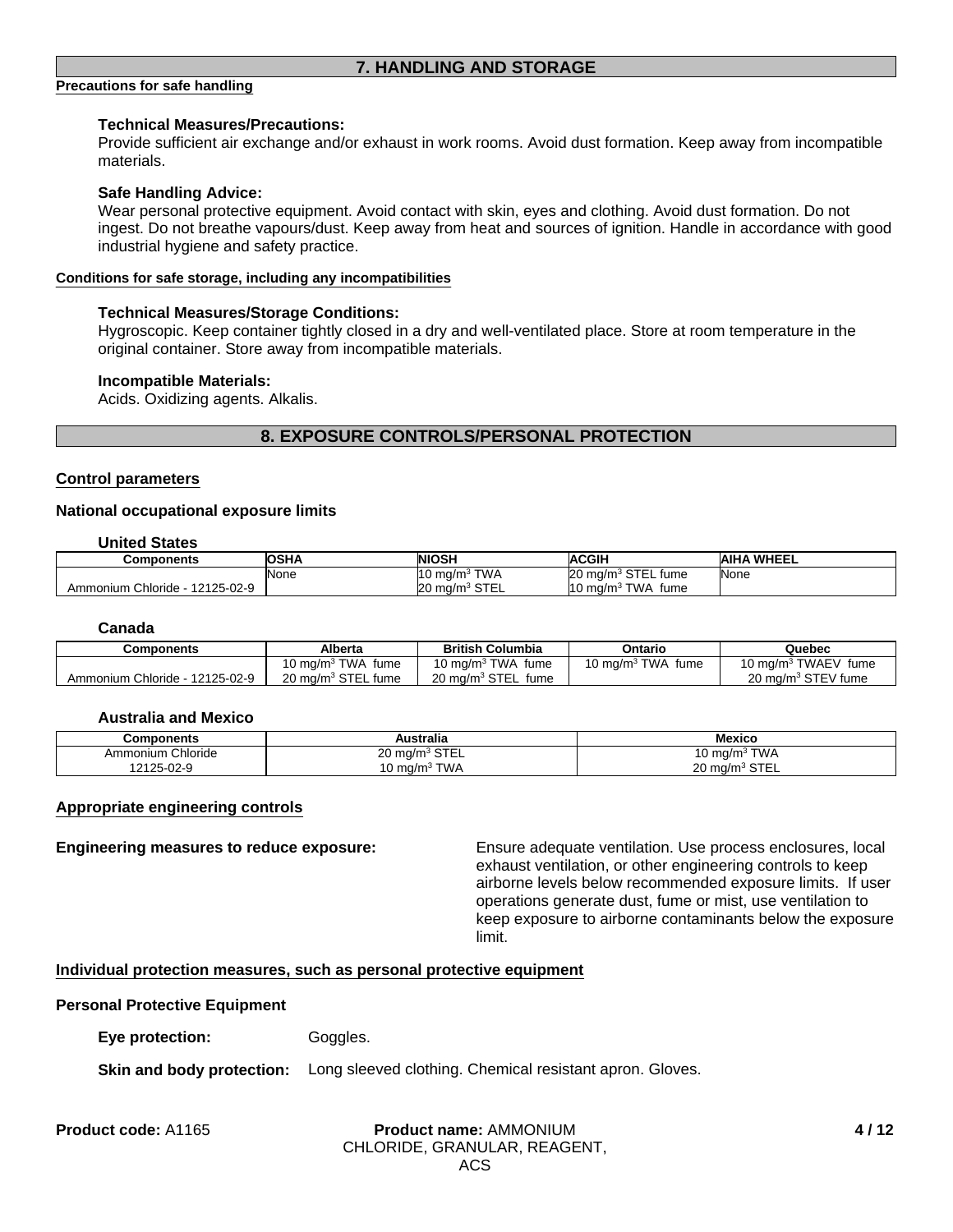#### **Respiratory protection:** Wear respirator with dust filter..

**Hygiene measures:** Avoid contact with skin, eyes and clothing. Wash hands before breaks and immediately after handling the product. When using, do not eat, drink or smoke.

# **9. PHYSICAL AND CHEMICAL PROPERTIES**

**Physical state:** Solid.

**Odor:** Odorless.

**Molecular/Formula weight:** 53.49

**Flash Point Tested according to:** Not applicable

**Autoignition Temperature (°C/°F):** No information available

**Boiling point/range(°C/°F):** No information available

**Density (g/cm3):** No information available

**Evaporation rate:** No information available

**Odor threshold (ppm):** No information available

**Miscibility:** No information available **Appearance:** Granular. Crystalline. Crystals. Crystalline block.

**Taste** Cooling. Saline.

**Flash point (°C):** No data available

**Lower Explosion Limit (%):** No information available

**pH:** No information available

**Decomposition temperature(°C/°F):** 338-340 °C/640.4-644 °F (sublimation)

**Bulk density:** No information available

**Vapor density:** 1.8-1.9

**Partition coefficient (n-octanol/water):** No information available

**Solubility:** Insoluble in Acetone Insoluble in Ether Insoluble in Ethyl acetate Soluble in Methanol Soluble in Water Solubility in Water: 29.7 g/100ml water at O deg. C 75.8 g/100 ml water at 100 deg. C 37.8 lbs./100 lbs. water at 70 deg. F 28.3% (w/w) in water at 25 deg. C 39.5 g/100 ml @ 25 deg. C Soluble in liquid ammonia

**Color:** White.

**Formula:** NH4Cl

**Flashpoint (°C/°F):** No information available.

**Upper Explosion Limit (%):** No information available

**Melting point/range(°C/°F):** No information available

**Specific gravity:** 1.5274- 1.567 @ 20 deg. C

**Vapor pressure @ 20°C (kPa):** No information available

**VOC content (g/L):** No information available

**Viscosity:** No information available

# **10. STABILITY AND REACTIVITY**

#### **Reactivity**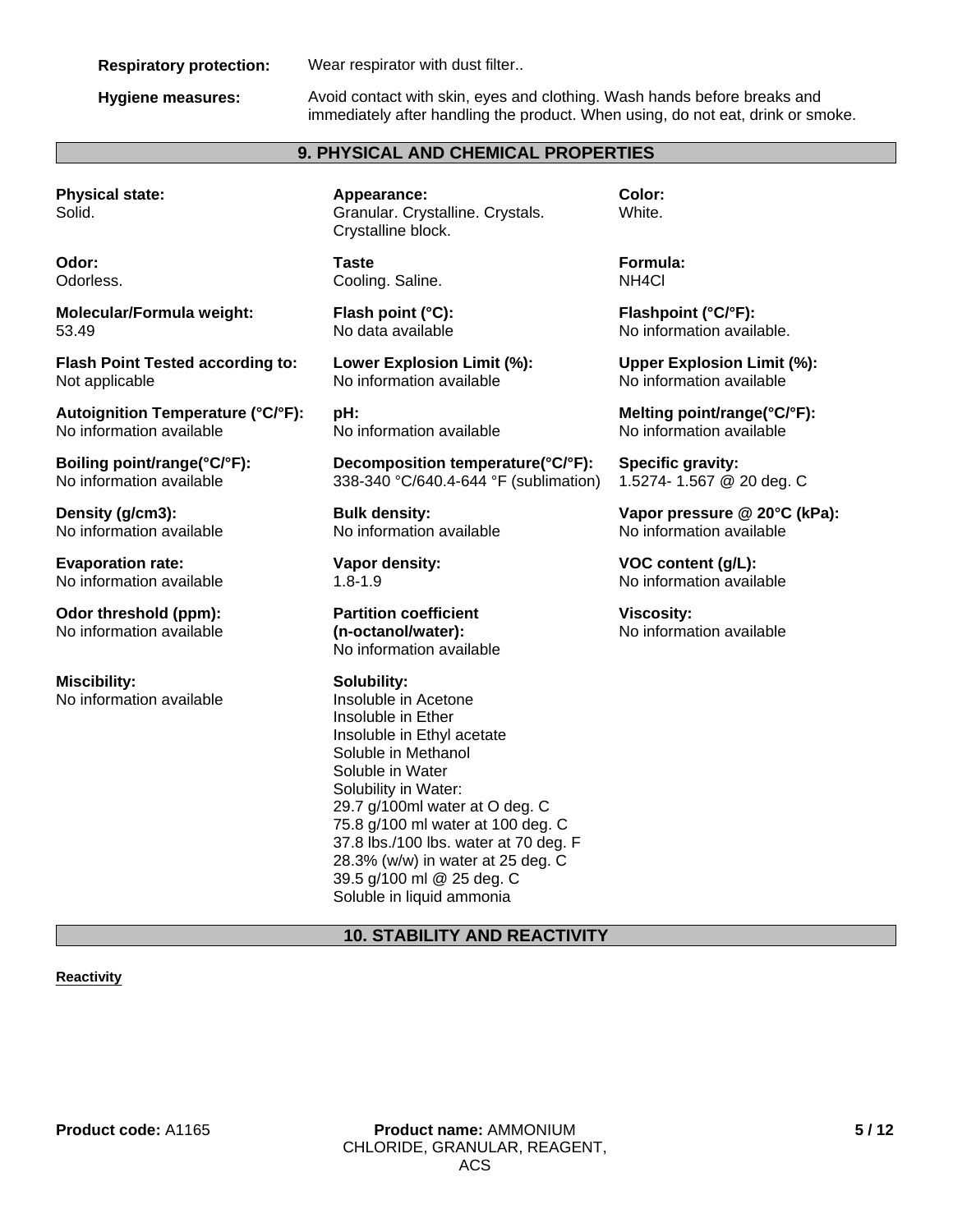# **10. STABILITY AND REACTIVITY**

# Reactive with acids

Reactive with oxidizing agents Can react violently or explosively with ammonium nitrate bromine pentafluoride, iodine heptafluorideBromine trifluoride, alkalis and their carbonates, and potassium chlorate Attacks copper and copper compounds

| <b>Chemical stability</b><br>Stability: | Stable at normal conditions                                                              |
|-----------------------------------------|------------------------------------------------------------------------------------------|
|                                         | <b>Possibility of Hazardous Reactions:</b> Hazardous polymerization does not occur       |
| <b>Conditions to avoid:</b>             | Heat. Avoid dust formation. Incompatible materials.                                      |
| <b>Incompatible Materials:</b>          | Acids. Oxidizing agents. Alkalis.                                                        |
|                                         | Hazardous decomposition products: Ammonia. Nitrogen oxides (NOx). Hydrogen chloride gas. |
| <b>Other Information</b>                |                                                                                          |
| <b>Corrosivity:</b>                     | No information available                                                                 |

**Special Remarks on Corrosivity:** No information available

# **11. TOXICOLOGICAL INFORMATION**

#### **Information on likely routes of exposure**

**Principal Routes of Exposure:** Ingestion. Inhalation.

### **Acute Toxicity**

#### **Component Information**

*Ammonium Chloride - 12125-02-9*

**LC50/inhalation/rat =** No information available **LC50/inhalation/mouse =** No infomation available **LD50/oral/mouse =** 1300 mg/kg (RTECS) **Other LD50 or LC50information =** No information available **LD50/dermal/rabbit =** No information available **LD50/oral/rat =** 1410 mg/kg Oral LD50 Rat (LOLI; European Chemicals Bureau ( IUCLID Dataset) 1650 mg/kg (RTECS; European Chemicals Bureau ( IUCLID Dataset) **LD50/dermal/rat =** No information available

**Product Information**

**LD50/oral/rat = VALUE- Acute Tox Oral =** 1410mg/kg

**LD50/oral/mouse = Value - Acute Tox Oral =** 1300mg/kg

**LD50/dermal/rabbit VALUE-Acute Tox Dermal =** No information available

**Product code:** A1165 **Product name:** AMMONIUM CHLORIDE, GRANULAR, REAGENT, ACS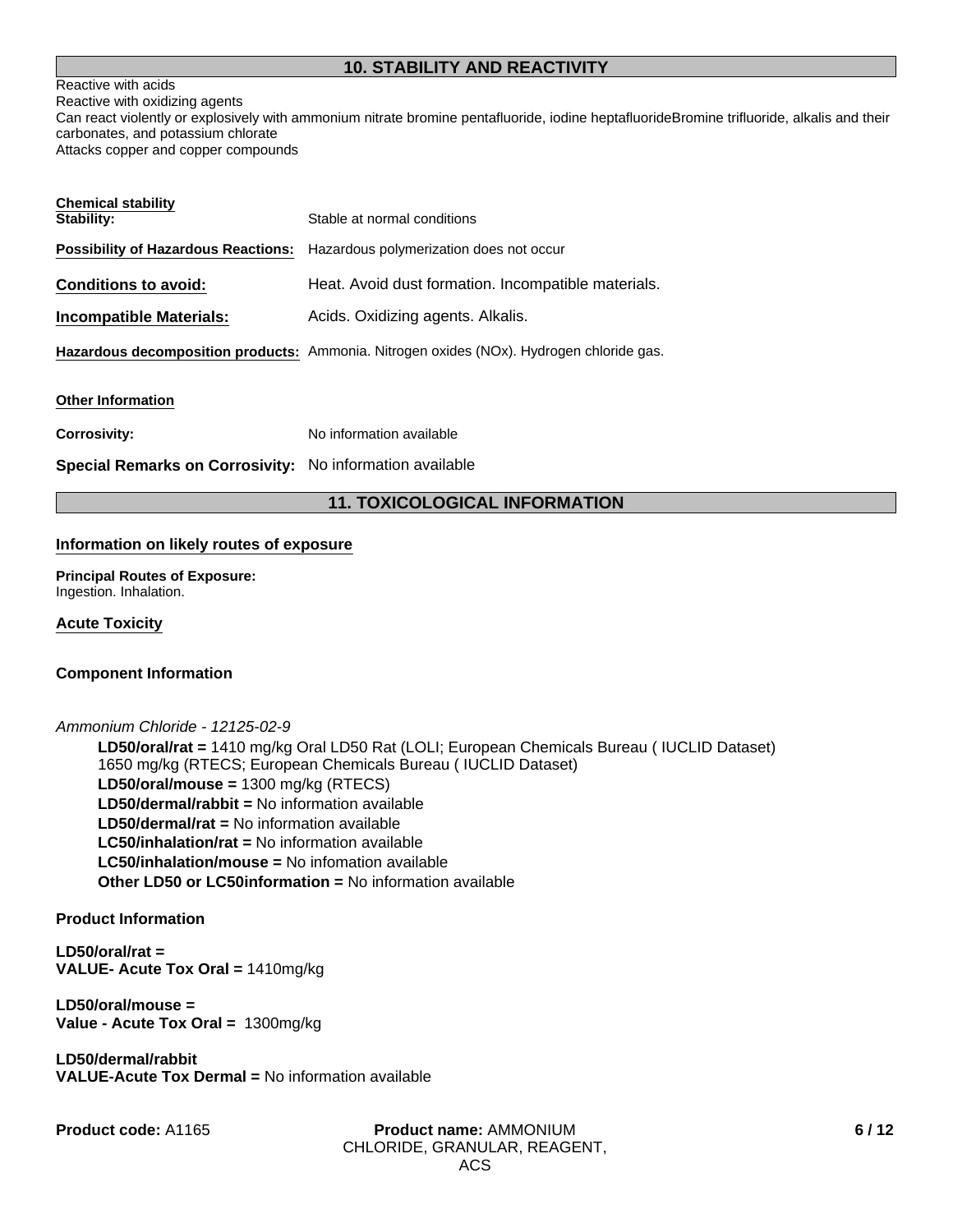### **LD50/dermal/rat VALUE -Acute Tox Dermal =** No information available

**LC50/inhalation/rat VALUE-Vapor =** No information available **VALUE-Gas =** No information available **VALUE-Dust/Mist =** No information available

**LC50/Inhalation/mouse VALUE-Vapor =** No information available **VALUE - Gas =** No information available **VALUE - Dust/Mist =** No information available

**Symptoms**

| <b>Skin Contact:</b>                             | May cause skin irritation. Mild skin irritation.                                                                                                                                                                                                                                                                                                                                                                                                                                                                                                                                                           |
|--------------------------------------------------|------------------------------------------------------------------------------------------------------------------------------------------------------------------------------------------------------------------------------------------------------------------------------------------------------------------------------------------------------------------------------------------------------------------------------------------------------------------------------------------------------------------------------------------------------------------------------------------------------------|
| <b>Eye Contact:</b>                              | Causes eye irritation. Moderately irritating to the eyes. It may cause Salt Cataract,<br>increased ocular pressure, and degeneration of the retina.                                                                                                                                                                                                                                                                                                                                                                                                                                                        |
| <b>Inhalation</b><br>Ingestion                   | May cause irritation of respiratory tract.<br>Harmful if swallowed. May cause digestive (gastointestinal) tract irritation. Ingestion<br>may cause nausea, vomiting. May cause thirst. May affect behavior/central nervous<br>system (headache, somnolence, confusion, drowsiness, tremor, convulsions, coma),<br>eyes (Mydriasis), cardiovascular system (bradycardia), respiration (respiratory<br>stimulation, apnea, hyperventilation, pulmonary edema). May cause serious<br>metabolic acidosis with hypokalemia. Transient hyperglycemia and glycosuria may<br>also occur. May cause hyperchloremia. |
| <b>Aspiration hazard</b>                         | No information available                                                                                                                                                                                                                                                                                                                                                                                                                                                                                                                                                                                   |
|                                                  | Delayed and immediate effects as well as chronic effects from short and long-term exposure                                                                                                                                                                                                                                                                                                                                                                                                                                                                                                                 |
| <b>Chronic Toxicity</b><br><b>Sensitization:</b> | Prolonged or repeated ingestion may cause metabolic acidosis and affect the<br>urinary system (kidneys).<br>Inhalation: Prolonged or repeated inhalation may cause asthma-like allergy.<br>Symptoms may include bronchospasm, shortness of breath, wheezing, cough,<br>and/or chest tightness.<br>No information available                                                                                                                                                                                                                                                                                 |
| <b>Mutagenic Effects:</b>                        | No information available                                                                                                                                                                                                                                                                                                                                                                                                                                                                                                                                                                                   |

Carcinogenic effects: Not considered carcinogenic.

| Components        | <b>ACGIH -</b><br>Carcinogens | <b>IARC</b> | NTP        | <b>OSHA HCS -</b><br><b>Carcinogens</b> | Australia - Prohibited   Australia - Notifiable  <br>Carcinogenic<br><b>Substances</b> | <b>Carcinogenic</b><br><b>Substances</b> |
|-------------------|-------------------------------|-------------|------------|-----------------------------------------|----------------------------------------------------------------------------------------|------------------------------------------|
| Ammonium Chloride | Not listed                    | Not listed  | Not listed | Not listed                              | Not listed                                                                             | Not listed                               |

| <b>Reproductive toxicity</b>  | No data is available     |  |  |
|-------------------------------|--------------------------|--|--|
| <b>Reproductive Effects:</b>  | No information available |  |  |
| <b>Developmental Effects:</b> | No information available |  |  |
| <b>Teratogenic Effects:</b>   | No information available |  |  |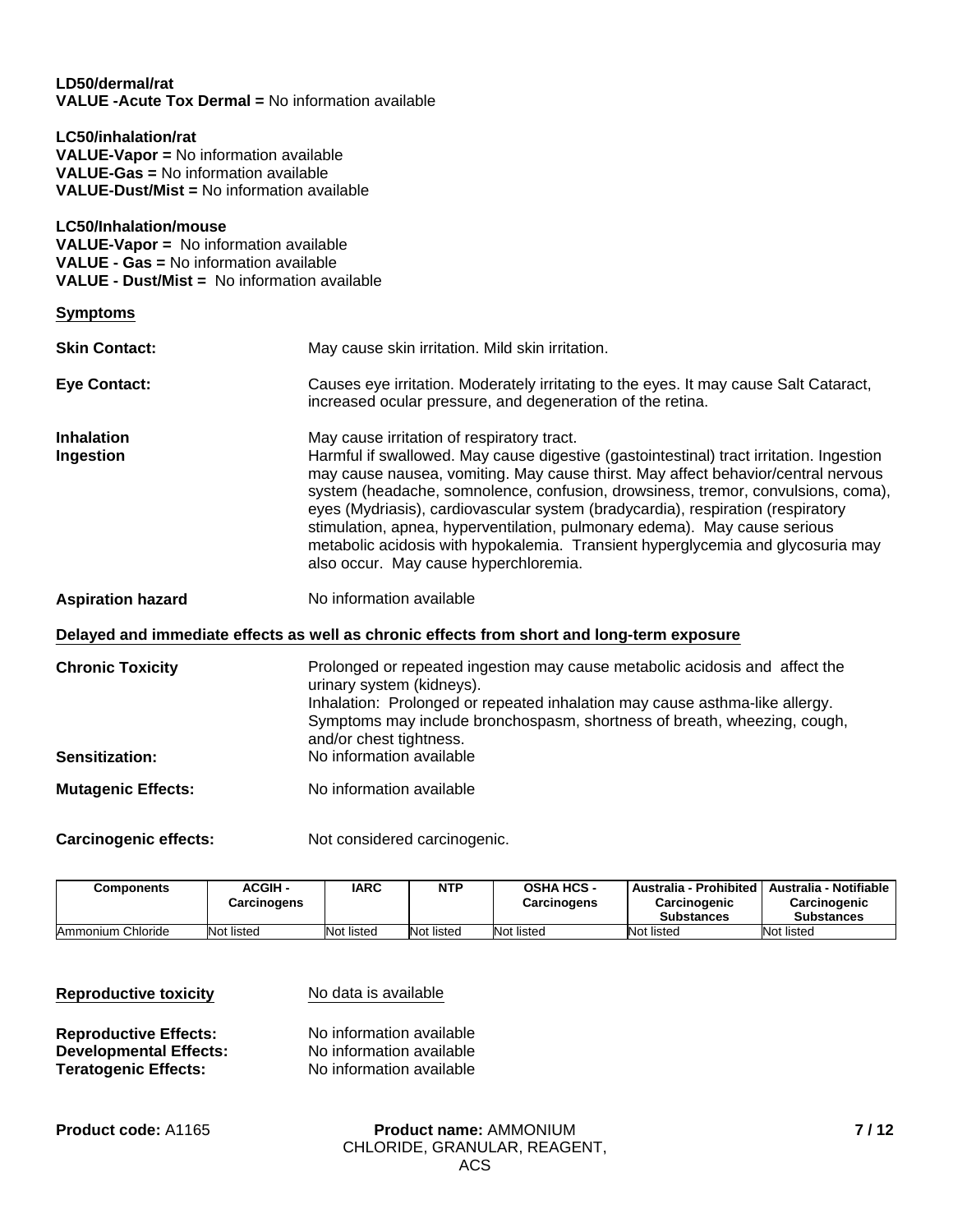## **Specific Target Organ Toxicity**

**STOT - single exposure** No information available **STOT - repeated exposure** No information available

**Target Organs:** Lungs. Respiratory system. Kidneys.

# **12. ECOLOGICAL INFORMATION**

| <b>Ecotoxicity</b>                                                     |                                             |
|------------------------------------------------------------------------|---------------------------------------------|
| <b>Ecotoxicity effects:</b>                                            | Aquatic environment.                        |
| Ammonium Chloride - 12125-02-9<br><b>Freshwater Fish Species Data:</b> | 209 mg/L LC50 Cyprinus carpio 96 h static 1 |
| Persistence and degradability:                                         | No information available                    |
| <b>Bioaccumulative potential:</b>                                      | No information available                    |
| <b>Mobility:</b>                                                       | No information available                    |

# **13. DISPOSAL CONSIDERATIONS**

# **Disposal Methods**

#### **Waste from residues / unused products:**

Waste must be disposed of in accordance with Federal, State and Local regulation.

#### **Contaminated packaging:**

Empty containers should be taken for local recycling, recovery or waste disposal

| <b>Components</b> | <b>RCRA - F Series</b><br><b>Wastes</b> | <b>IRCRA - K Series</b><br><b>Wastes</b> | <b>RCRA-P</b><br><b>Series</b><br><b>Wastes</b> | <b>RCRA - U Series Wastes</b> |
|-------------------|-----------------------------------------|------------------------------------------|-------------------------------------------------|-------------------------------|
| Ammonium Chloride | None                                    | None                                     | None                                            | None                          |

# **14. TRANSPORT INFORMATION**

**DOT**

**UN-No:** Not regulated (although listed Table 1 to Appendix A - Hazardous Substances Other Than Radionuclides, it is not regulated for transport in sold quantities, which are below the Reportable Quantity (RQ)) **Proper Shipping Name:** No information available **Hazard Class:** No information available **Subsidiary Risk:** Not applicable **Packing Group:** None **Marine Pollutant** No data available **ERG No:** No information available **DOT RQ (lbs):** 5000 lbs./2270 kg

**TDG (Canada)**

**Not Regulated**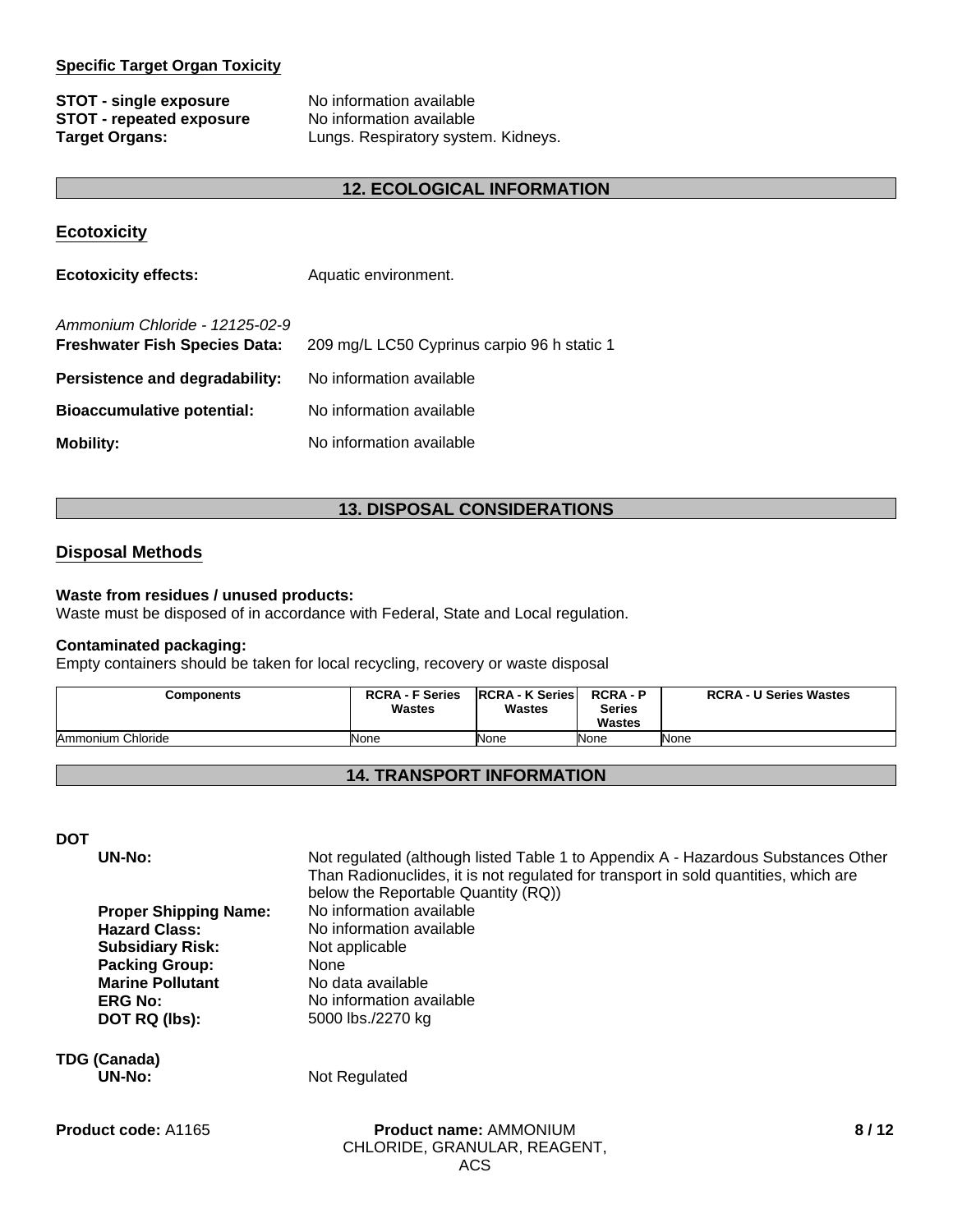# **14. TRANSPORT INFORMATION**

| <b>Proper Shipping Name:</b> | No information available |
|------------------------------|--------------------------|
| <b>Hazard Class:</b>         | No information available |
| <b>Subsidiary Risk:</b>      | No information available |
| <b>Packing Group:</b>        | No information available |
| <b>Description:</b>          | No information available |
|                              |                          |
|                              |                          |

### **ADR**

| <b>UN-No:</b>                | Not Regulated            |
|------------------------------|--------------------------|
| <b>Proper Shipping Name:</b> | No information available |
| <b>Hazard Class:</b>         | No information available |
| <b>Packing Group:</b>        | No information available |
| <b>Subsidiary Risk:</b>      | No information available |
| <b>Classification Code:</b>  | No information available |
| <b>Description:</b>          | No information available |
| <b>CEFIC Tremcard No:</b>    | No information available |

# **IMO / IMDG**

| <b>UN-No:</b>                | Not Regulated  |
|------------------------------|----------------|
| <b>Proper Shipping Name:</b> | No information |
| <b>Hazard Class:</b>         | No information |
| <b>Subsidiary Risk:</b>      | No information |
| <b>Packing Group:</b>        | No information |
| <b>Description:</b>          | No information |
| <b>IMDG Page:</b>            | No information |
| <b>Marine Pollutant</b>      | No information |
| <b>MFAG:</b>                 | No information |
| <b>Maximum Quantity:</b>     | No information |
|                              |                |

#### **RID**

| <b>UN-No:</b>                | Not F |
|------------------------------|-------|
| <b>Proper Shipping Name:</b> | No in |
| <b>Hazard Class:</b>         | No in |
| <b>Subsidiary Risk:</b>      | No in |
| <b>Packing Group:</b>        | No in |
| <b>Classification Code:</b>  | No in |
| <b>Description:</b>          | No in |
|                              |       |

#### **ICAO**

| UN-No:                       | Not Regulated  |
|------------------------------|----------------|
| <b>Proper Shipping Name:</b> | No information |
| <b>Hazard Class:</b>         | No information |
| <b>Subsidiary Risk:</b>      | No information |
| <b>Packing Group:</b>        | No information |
| <b>Description:</b>          | No information |

#### **IATA**

| <b>UN-No:</b>               |
|-----------------------------|
| <b>Proper Shipping Name</b> |
| <b>Hazard Class:</b>        |
| <b>Subsidiary Risk:</b>     |
| <b>Packing Group:</b>       |
| <b>Description:</b>         |
|                             |

**Proper Shipping Name:** No information available **Hazard Class:** No information available **Subsidiary Risk:** No information available **Pavailable** n available **n** available **Mariable n** available n available

### **Regulated**

*<u>formation</u>* available **Mormation available formation available** *<u>formation</u>* available **I**formation available *<u>I</u>* formation available

**Proper Bipping ion available ion available Packing**<br>ion available **jon** available

**Not Regulated Property**: No information available **Hazard Class:** No information available **Subsidiary Risk:** No information available **Packing Group:** No information available **No information available** 

# **15. REGULATORY INFORMATION**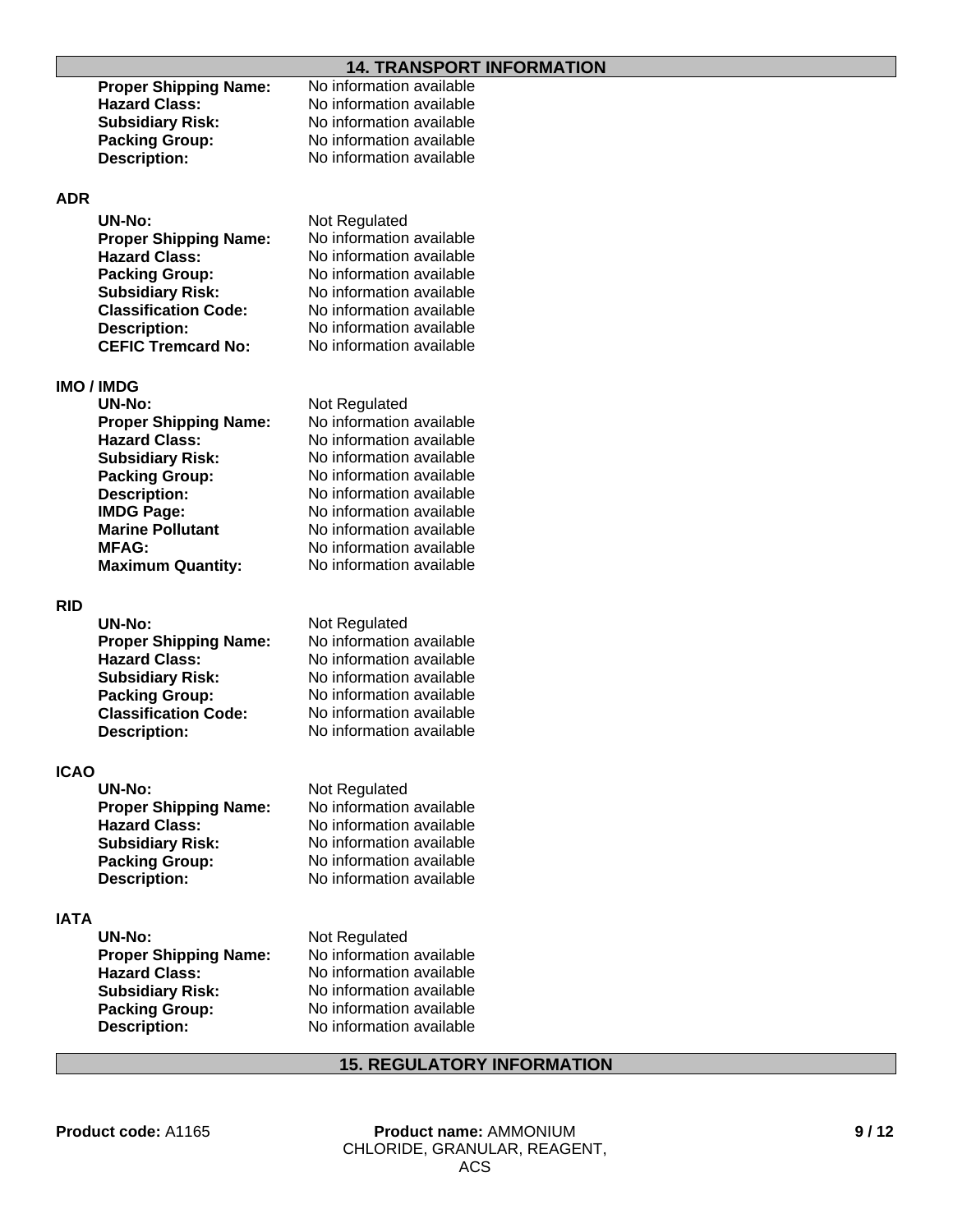# **15. REGULATORY INFORMATION**

#### **International Inventories**

| Components        | <b>U.S. TSCA</b> | <b>KOREA KECLI</b>   | <b>Philippines</b><br>(PICCS) | Japan ENCS         | CHINA   | Australia<br>(AICS <sup>)</sup> | <b>EINECS-No.</b> |
|-------------------|------------------|----------------------|-------------------------------|--------------------|---------|---------------------------------|-------------------|
| Ammonium Chloride | Present          | Present KE-<br>01645 | Present                       | Present (1)<br>218 | Present | Present                         | Present 235-186-4 |

#### **U.S. Regulations**

*Ammonium Chloride*

**Minnesota - Hazardous Substance List:** Present **New Jersey - Discharge Prevention - List of Hazardous Substances:** Present **New York Release Reporting - List of Hazardous Substances:** 5000 lb RQ 100 lb RQ **Louisana Reportable Quantity List for Pollutants:** 5000lbfinal RQ 2270kgfinal RQ **Pennsylvania RTK:** Environmental hazard **California Directors List of Hazardous Substances:** Present **FDA - Food Additives Generally Recognized as Safe (GRAS):** 21 CFR 184.1138 **Pennsylvania RTK - Environmental Hazard List** Present **New Jersey RTK Hazardous Substance List:** Present **RI RTK - Hazardous Substances List:** Present **Massachusetts RTK:** Present

#### **California Prop. 65: Safe Drinking Water and Toxic Enforcement Act of 1986.**

#### **Chemicals Known to the State of California to Cause Cancer:**

This product does not contain a chemical requiring a warning under California Prop. 65. (See table below)

#### **Chemicals Known to the State of California to Cause Reproductive Toxicity:**

This product does not contain a chemical requiring a warning under California Prop. 65. (See table below)

| <b>Components</b> | arcinogenٽ        | <b>Developmental Toxicity</b> | <b>Male Reproductive</b><br>Toxicitv | Female Reproductive<br>Toxicitv: |
|-------------------|-------------------|-------------------------------|--------------------------------------|----------------------------------|
| Ammonium Chloride | <b>Not Listed</b> | Not I<br>Listed               | 'Not<br>Listed                       | <b>Not</b><br>Listed             |

#### **CERCLA/SARA**

| <b>Components</b> | CERCLA - Hazardous Section 302 Extremely Section 302 Extremely<br>Substances and their<br><b>Reportable Quantities Substances and TPQs Substances and RQs</b> | Hazardous | <b>Hazardous</b> | Section 313 -<br><b>Chemical Category</b> | Section 313 - Reporting<br>de minimis |
|-------------------|---------------------------------------------------------------------------------------------------------------------------------------------------------------|-----------|------------------|-------------------------------------------|---------------------------------------|
| Ammonium Chloride | 5000 lb final RQ<br>2270 kg final RQ                                                                                                                          | None      | None             | None                                      | None                                  |

#### **U.S. TSCA**

| <b>Components</b> | <b>TSCA Section 5(a)2 - Chemicals With Significant</b><br><b>New Use Rules (SNURS)</b> | <b>TSCA 8(d) -Health and Safety Reporting</b> |
|-------------------|----------------------------------------------------------------------------------------|-----------------------------------------------|
| Ammonium Chloride | Not Applicable                                                                         | Not Applicable                                |

#### **Canada**

#### **WHMIS hazard class:** D2B Toxic materials

# **Ammonium Chloride**

D2B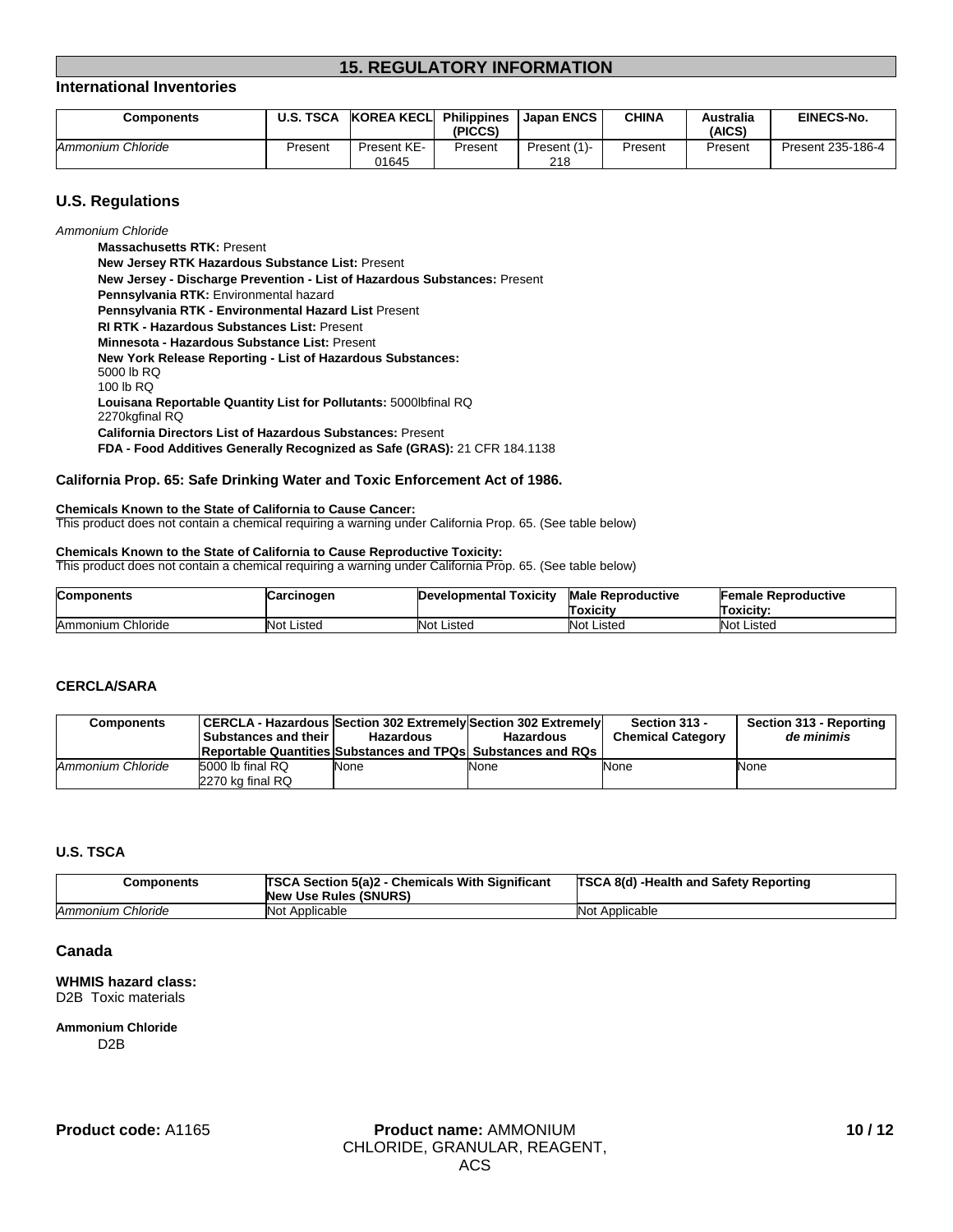#### **Ammonium Chloride**

### **Canada Controlled Products Regulation:**

This product has been classified according to the hazard criteria of the CPR (Controlled Products Regulation) and the MSDS contains all of the information required by the CPR.

| Cor<br>-                | sclosure<br>List<br><br>. . |
|-------------------------|-----------------------------|
| `hloride<br>Amr<br>າແມກ |                             |

#### **Inventory**

| Com<br>nem:               | - - -<br>          | $\cdots$<br>ופח<br>،N۴<br>anauc |
|---------------------------|--------------------|---------------------------------|
| --<br>Amm<br>loride<br>uu | Dracant<br>ו סספות | Listed<br>lN∩t                  |

| <b>Components</b> | <b>ICEPA Schedule I - Toxic Substances</b> | CEPA - 2010 Greenhouse Gases Subject to Manditory<br>Reporting |
|-------------------|--------------------------------------------|----------------------------------------------------------------|
| Ammonium Chloride | <b>Not listed</b>                          | Not listed                                                     |

#### **EU Classification**

**R-phrase(s)** R22 - Harmful if swallowed. R36 - Irritating to eyes.

# **S -phrase(s)**

S 2 - Keep out of the reach of children. S22 - Do not breathe dust.

| <b>Components</b> | <b>Classification</b> | <b>Concentration Limits:</b> | <b>Safety Phrases</b> |
|-------------------|-----------------------|------------------------------|-----------------------|
| Ammonium Chloride | <b>Xn: R22</b>        | <b>No</b> information        | <b>S22</b><br>lS2     |
|                   | Xi: R36               |                              |                       |

**The product is classified in accordance with Annex VI to Directive 67/548/EEC**

#### **Indication of danger:**

Xi - Irritant. Xn - Harmful.



# **16. OTHER INFORMATION**